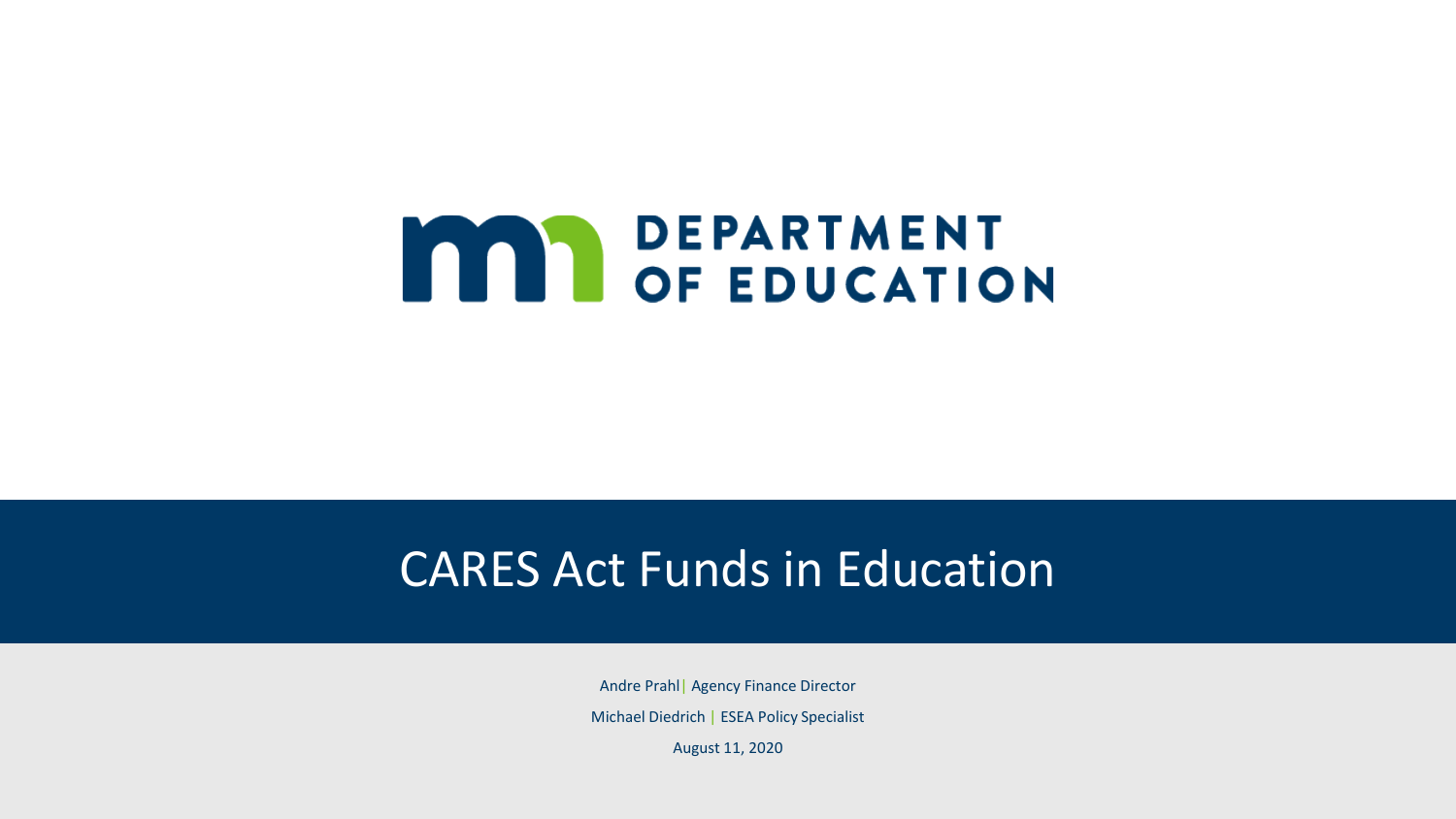## CARES ACT / CORONAVIRUS RELIEF FUND (CRF) OVERVIEW

#### **COVID-19 ECONOMIC RELIEF**

The Coronavirus Aid, Relief, and Economic Security (CARES) Act, passed on March 27, provides over \$2 trillion in federal economic relief to protect the American people from the public health and economic impacts of COVID-19. The CARES Act provides assistance for American workers, families, and small businesses, and preserves jobs for American industries.

#### **CORONAVIRUS RELIEF FUND (CRF)**

Section 5001 of the CARES Act established the \$150 billion Coronavirus Relief Fund (CRF), providing payments to state, local, and tribal governments navigating the impact of the COVID-19 outbreak. The CARES Act sets criteria that expenses must meet to be eligible for CRF funding.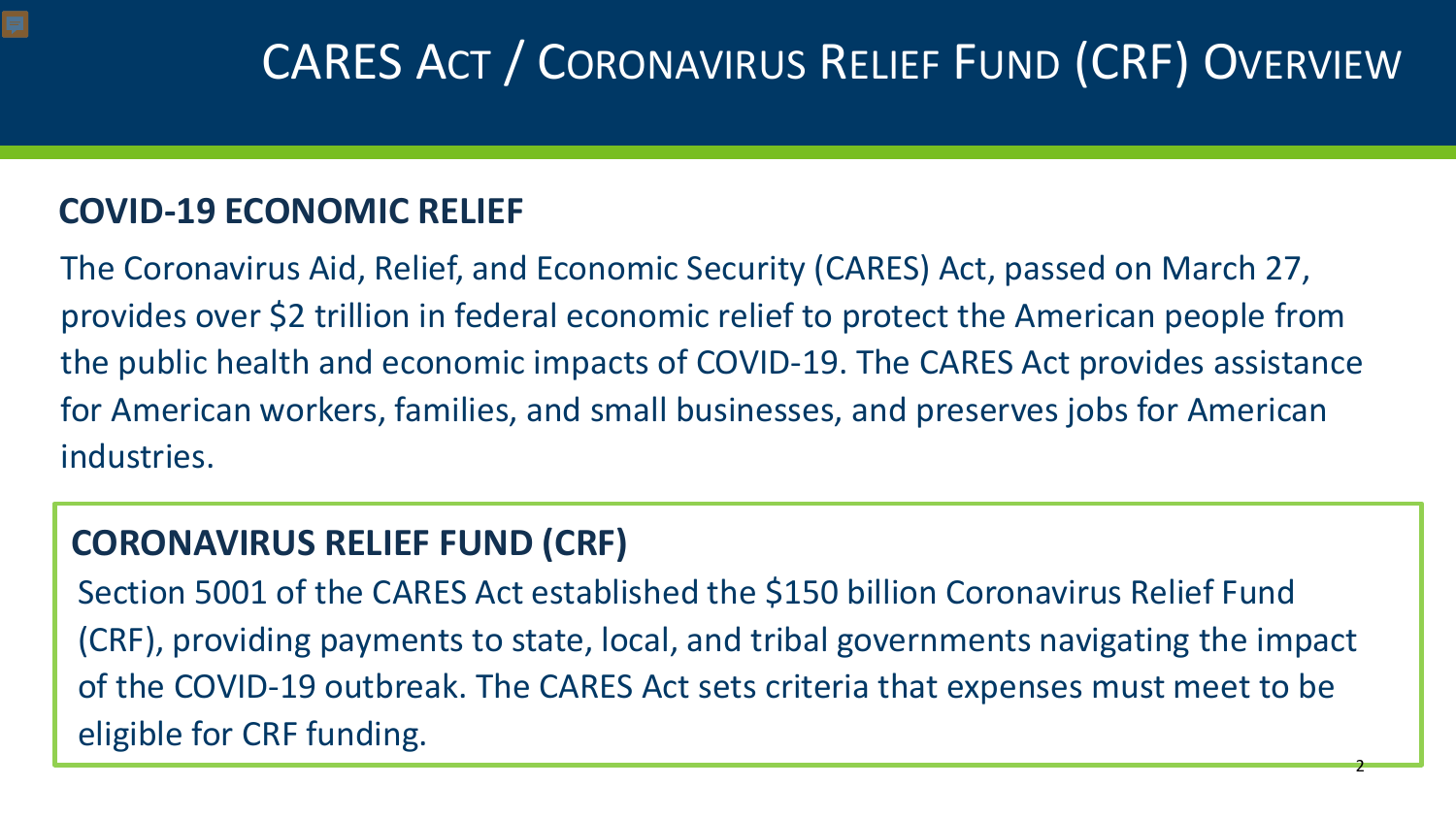## Coronavirus Relief Funds

#### **The CARES Act specifies that payments can be made from the CRF for:**

- Expenditures must be a necessary result of the COVID-19 public health emergency.
- Costs must not be accounted for in the current biennial budget.
- Funds must be expended by December 30, 2020.

The CRF cannot be used to fill behind lost revenues or pay for expenditures that will be reimbursed under another federal program.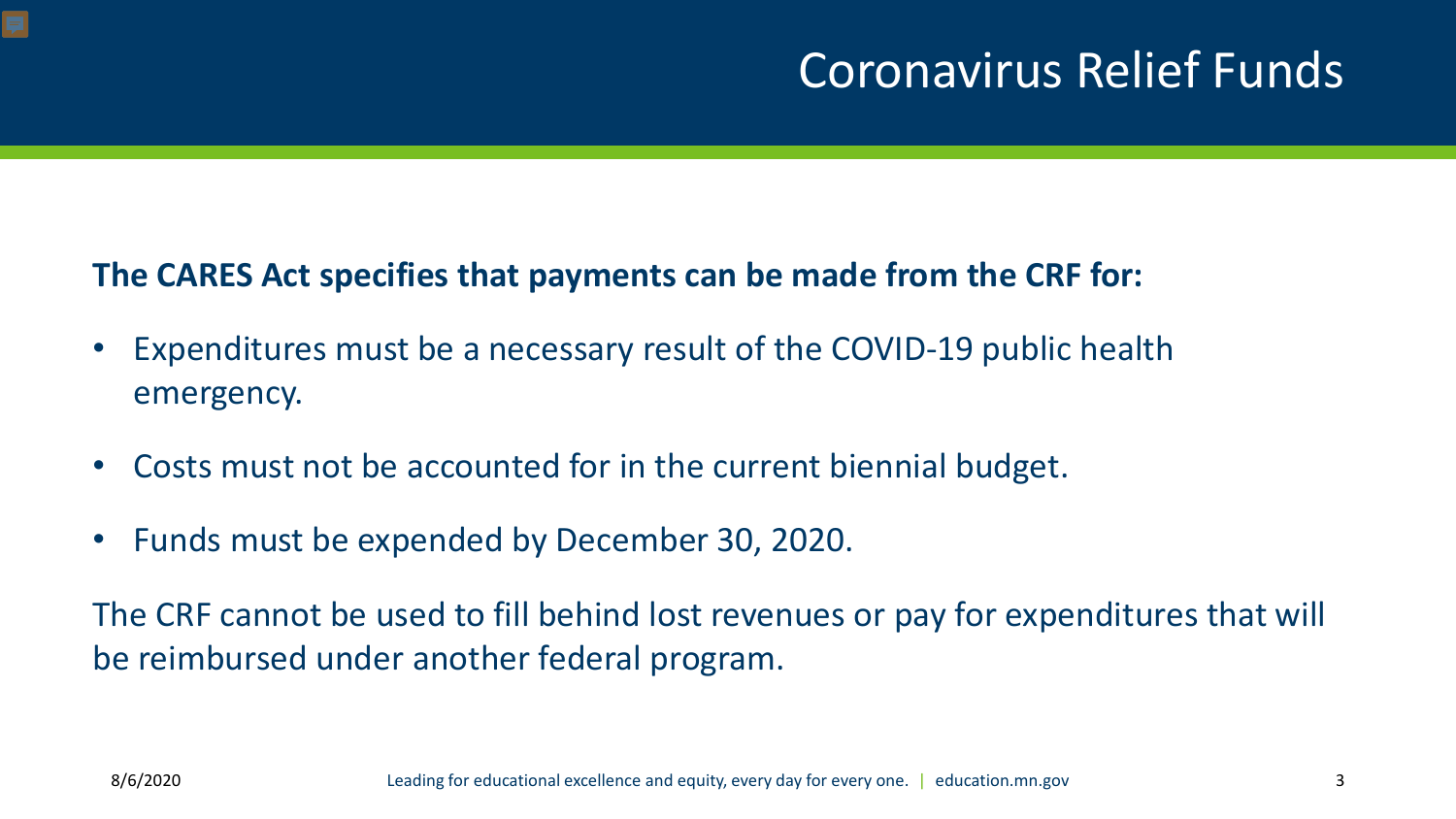## Goals for a Safe Return to School

- 1. Prioritize the safety of students and staff.
- 2. Prioritize in-person learning, especially for younger learners and those with most need.
- 3. Recognize differences in potential spread among different ages.
- 4. Support planning, while permitting flexibility for districts.
- 5. Take into account disease prevalence at a local level.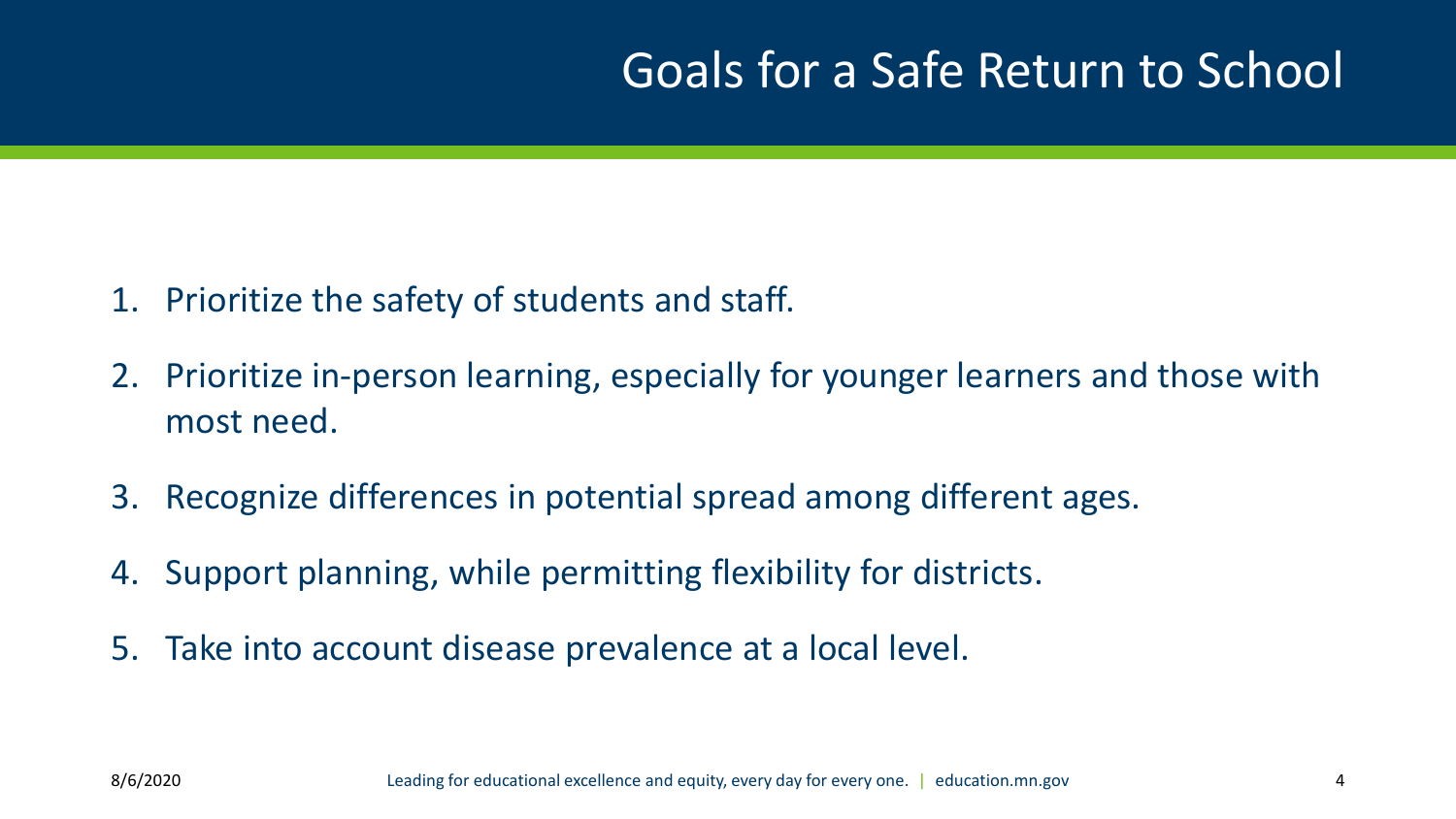## Health Requirements and Best Practices

- Social distancing of 6 feet (as much space as possible for all in-person, **required** in hybrid model)
- Masking policy (required)
- Cohosting (recommended to the extent feasible)
- PPE for direct support student services (required)
- Build routines of hygiene education and practices (required)
- Ventilation system improvements
- Daily cleaning and frequent cleaning of high- touch surfaces throughout the day (required)
- Building level COVID-19 program coordinator (required), with optional student counterpart
- Limiting nonessential visitors, volunteers, external groups (required)
- Discontinue large gatherings/activities that do not allow for social distancing (required)
- Daily health monitoring and adherence to exclusion policy (required)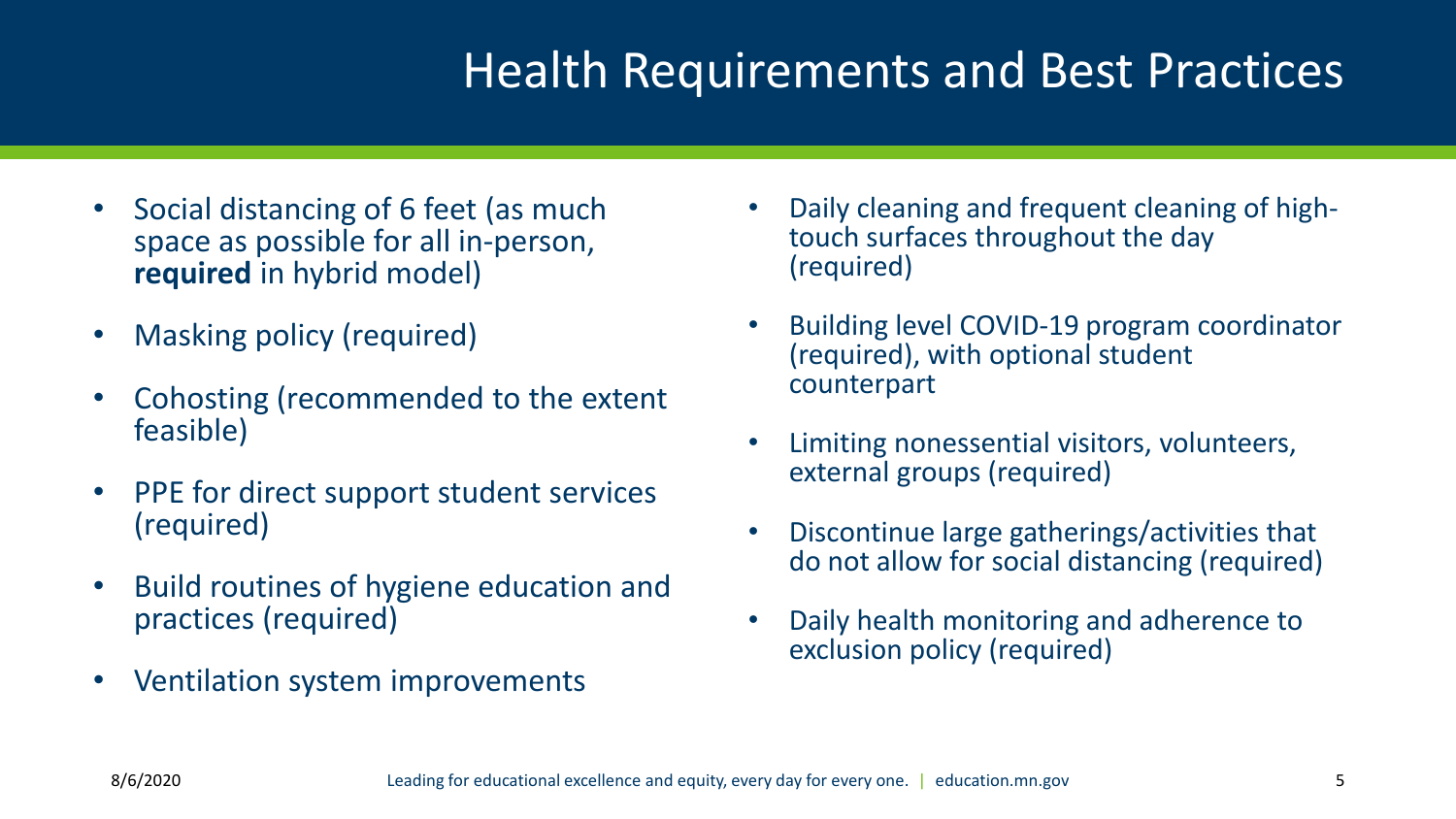## Total CRF Funding Requested for Schools

#### **Total Request: \$256 Million**

- Addressing Operating Costs and Supporting Student, Family and Educator Needs: \$244.8 Million
- Supplies for Schools; Flexibility for Critical Care Supplies: \$5.2 Million
- Educator and School Staff Saliva Testing: \$6 Million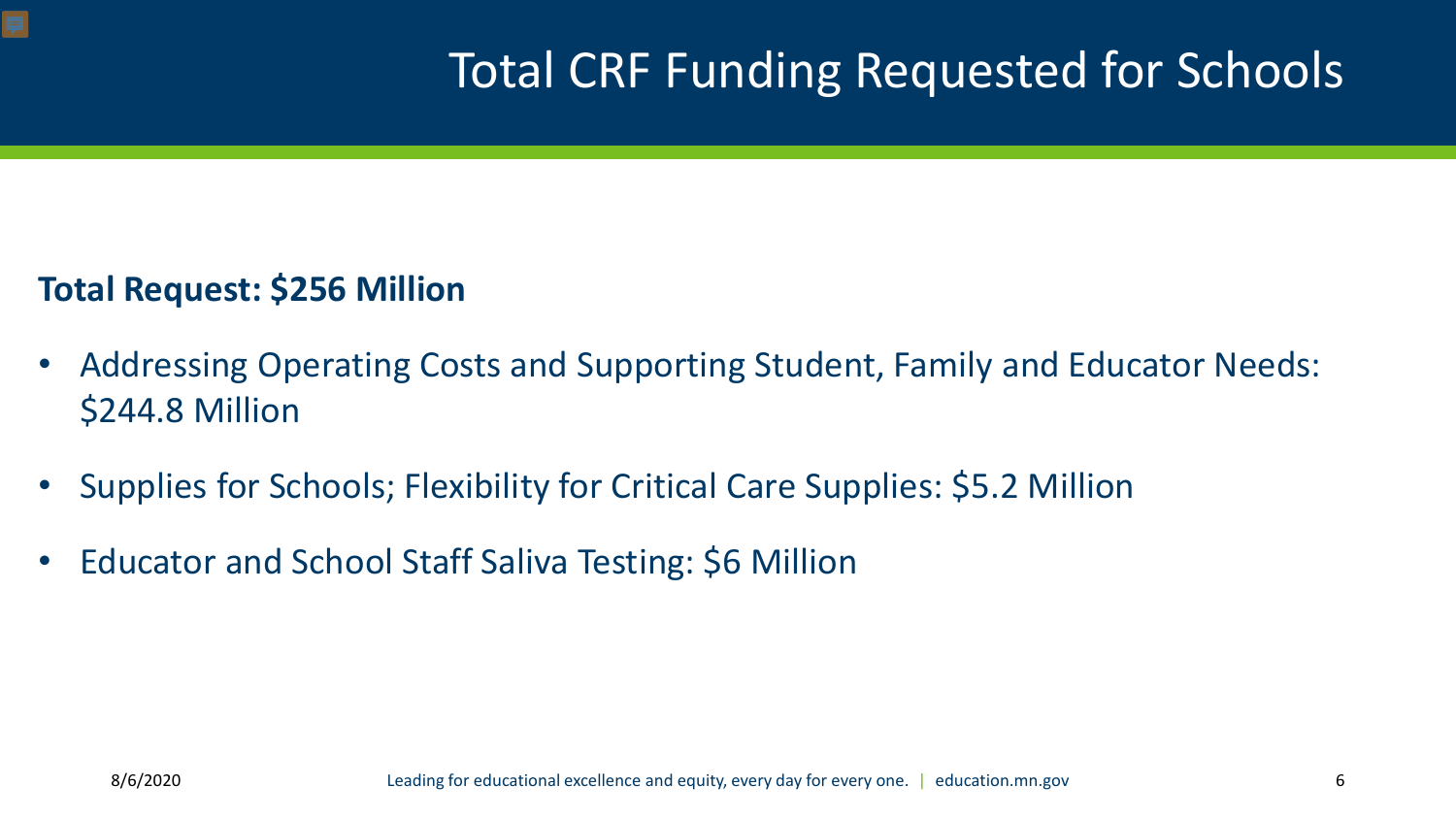## Department of Education CRF Request

#### **\$244.8 million in additional funding from Coronavirus Relief Funds**

- Operational Costs
- Supporting Student, Family and Educator Needs
- Administration
- \* Funds are available from July 1 through December 30.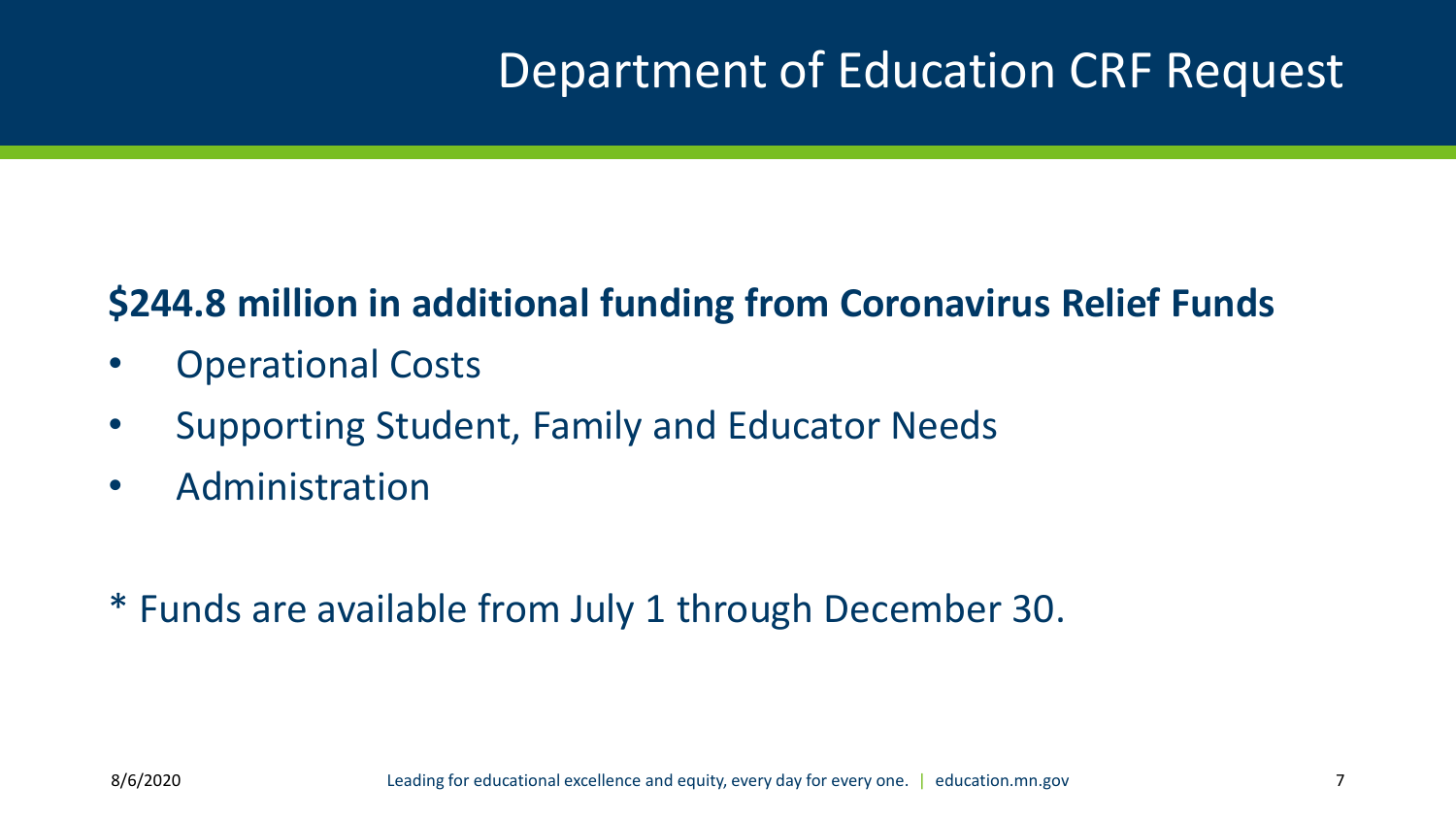## Operational Costs

**Operational costs associated with the learning model chosen–regardless of in-person, hybrid or distance learning including, but not limited to:**

- Daily cleaning supplies and disinfectant sprayers.
- Screening supplies including no-touch thermometers.
- Personal protective equipment (PPE) including face coverings.
- Increased costs for transporting students at limited capacity.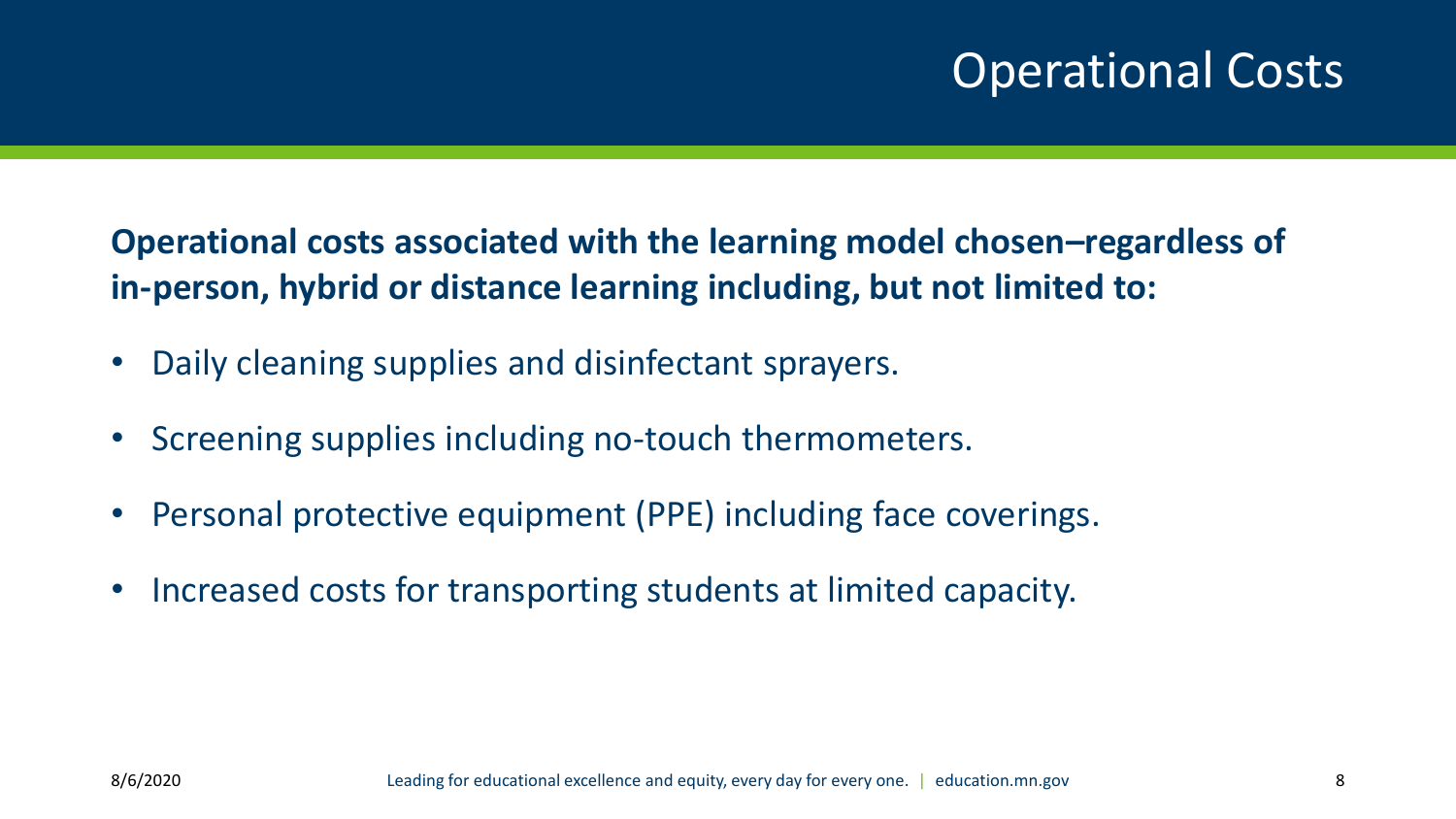## Supporting Student, Family and Educator Needs

**Boost student, family, educator support, prioritizing equity. Funds can be used for (but are not limited to):**

- Digital navigators: training for educators, students, or families on use of technology/digital literacy.
- Technology devices and internet access.
- Tutors or mentors to address learning loss: supporting whole school, small group and individual needs.
- Translation services.
- School-age care for essential workers.
- Professional development focused on: Academic Response to Intervention (RtI); social emotional learning; competency-based learning; diversity, equity, and inclusion; anti-bias practices.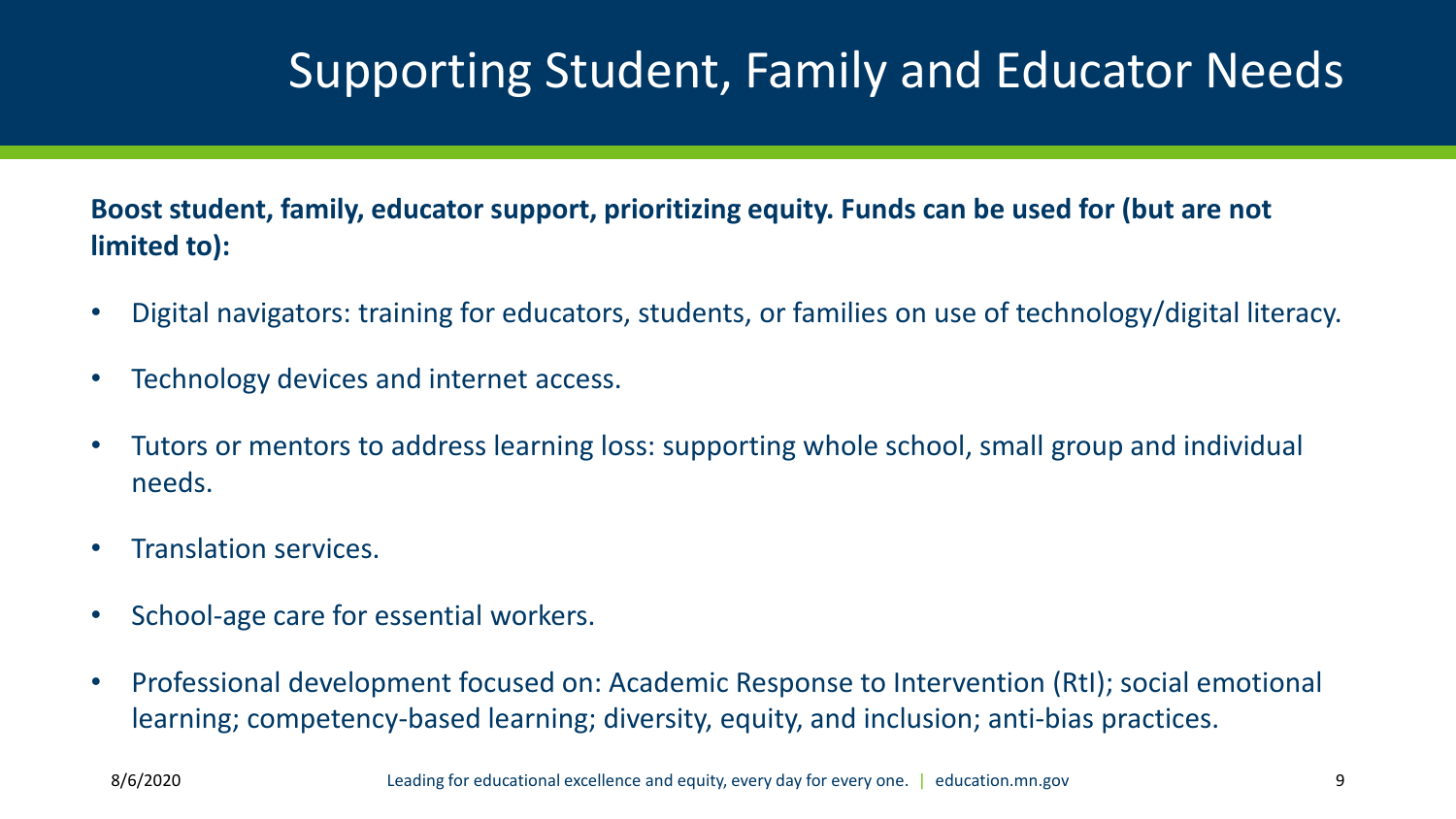## Digital Navigators

**Digital Navigators are people who support individuals and families to connect to an adequate, affordable, sustainable Internet service so that all learners have access to education opportunities and resources by:**

- Identifying barriers and providing ongoing support in the specific context of local conditions.
- Being part of a network that receives specific training and developmental support.
- Helping families communicate in their first language with service providers, schools and additional community services.
- Supporting K-12 learning, including digital literacy and online safety.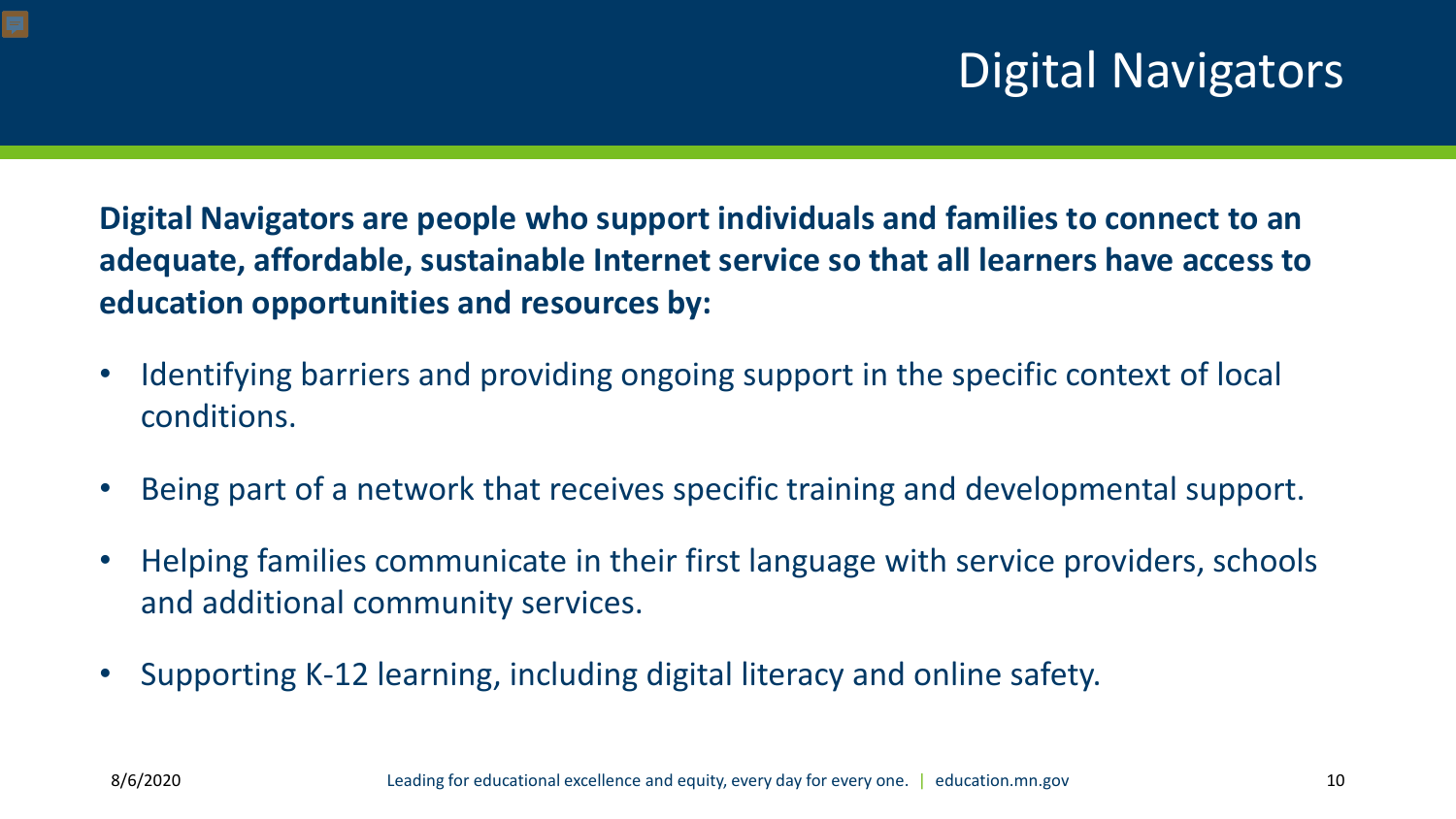#### Administrative Costs

#### **MDE Administrative costs include \$300,000 for:**

- Staff time to set up, review, monitor, and report on the use of these funds.
- Support the SERVS application, which is used by the schools to draw and manage their funds.
- Fund staff to assist school districts with digital navigator support.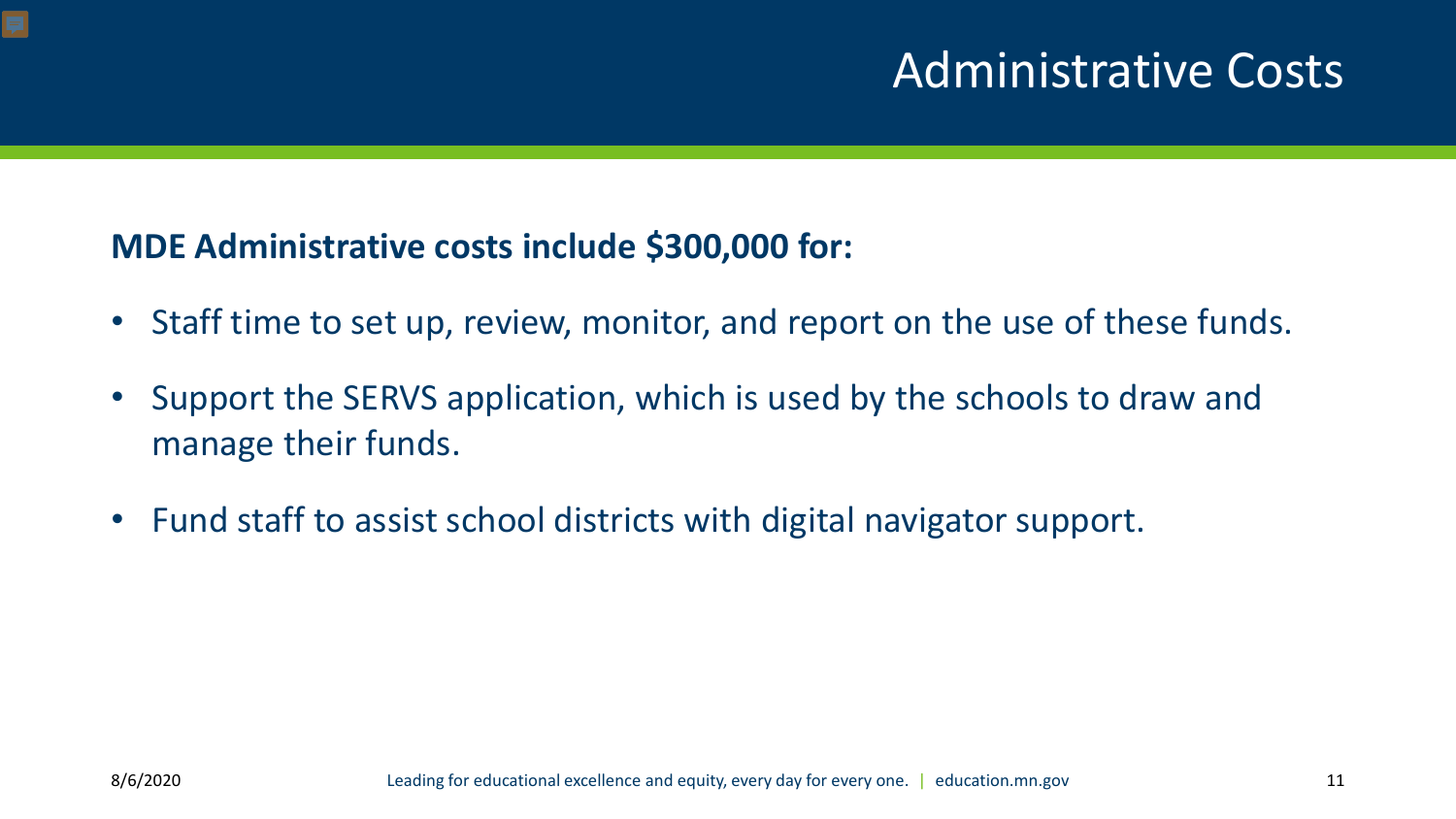## Allocation Method

#### **Funds will be allocated to the schools based on the following:**

- 1. Sixty percent (60%) for operational cost–100% based on Average Daily Membership (ADM).
- 2. Forty percent (40%) for supporting student, family and educator needs:
	- Forty percent (40%) based on ADM.
	- Sixty percent (60%) based on number of historically underserved population served by each school or school district.
- **\*** Funds may be spent in any amounts in either of the two categories.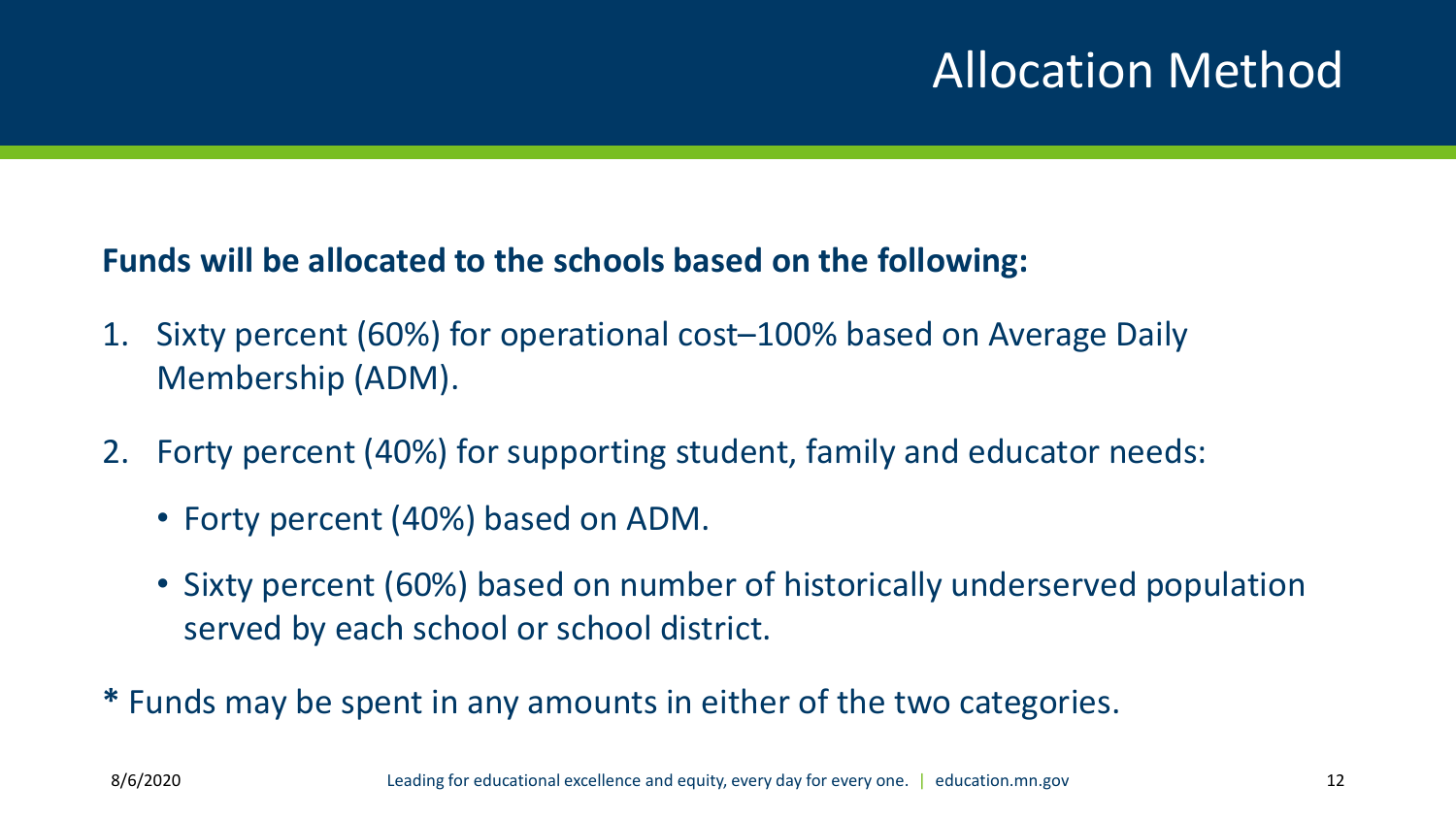## School Application Process - Timeline

- 1. Funds are available July 1 through December 30.
	- MDE will be proactive in monitoring balances so as to ensure we spend all funds available to us.
- 2. CRF proposal was submitted to the Legislative Advisory Commission on August 4.
- 3. SERVS application loaded with CRF allocations est. August 21.
- 4. Applications and budget must be submitted by end of day October 1.
	- Funds not obligated through an application/budget will be swept for re-allocation on October 2.
- 5. November 13 all schools who have not drawn at least 75% of their funds will be contacted and asked to provide an updated estimate of how much they think they can realistically spend by December 30.
	- Funds will be re-allocated based on historically underserved populations served.
- 6. Reporting will need to be done at some point before normal UFARS reporting.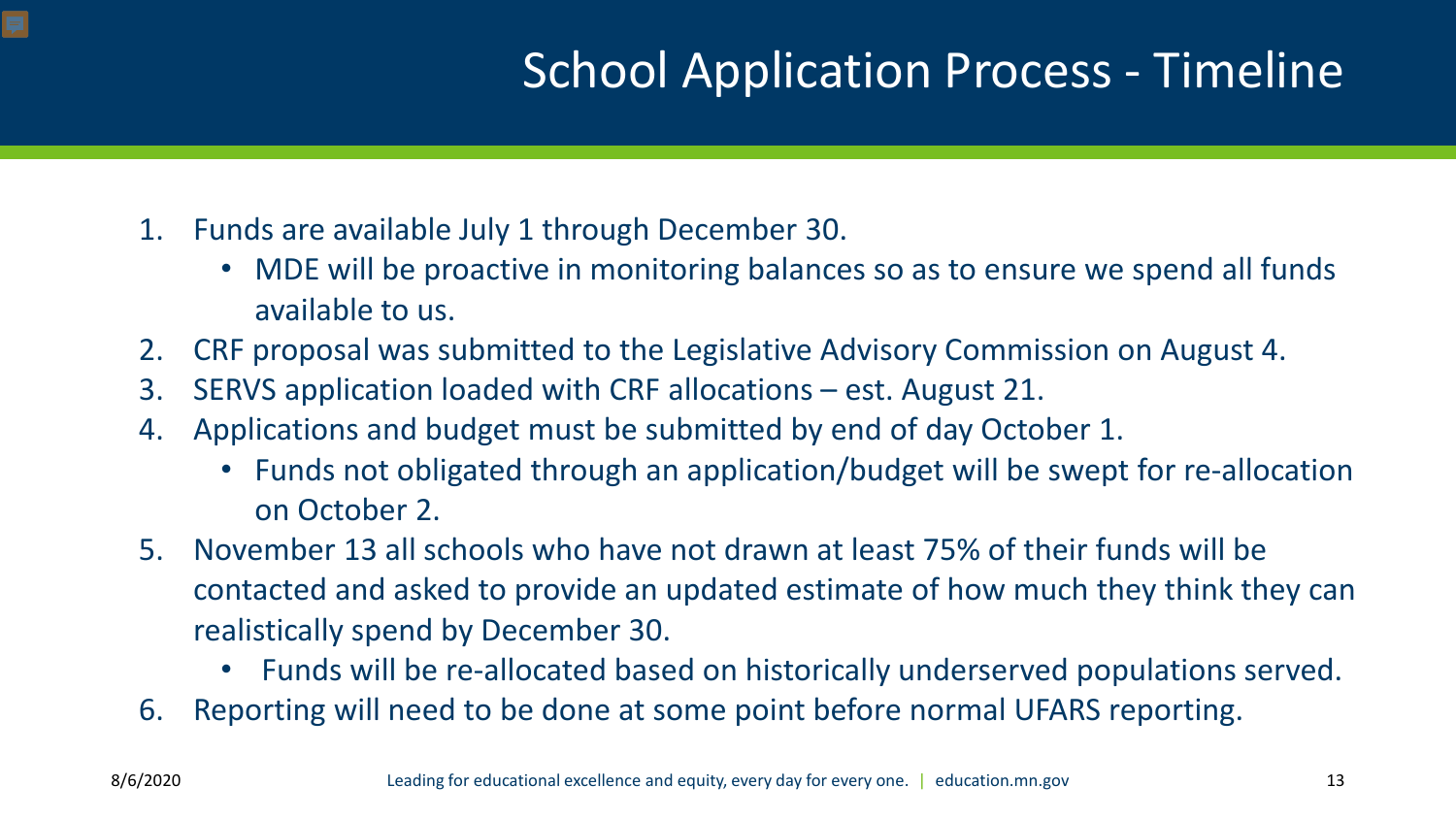## School Application

- 1. Application will be similar to the GEERS application and process.
- 2. Application will include:
	- Local Educational Agency (LEA) identification and contact information.
	- Plan creation narrative.
	- Steps to promote equal access and equity in experience.
	- Check boxes for broad categories of intended uses.
	- Statement of Assurances.
- 3. Submit separate budget spreadsheet.
- 4. Application will not require a nonpublic participation.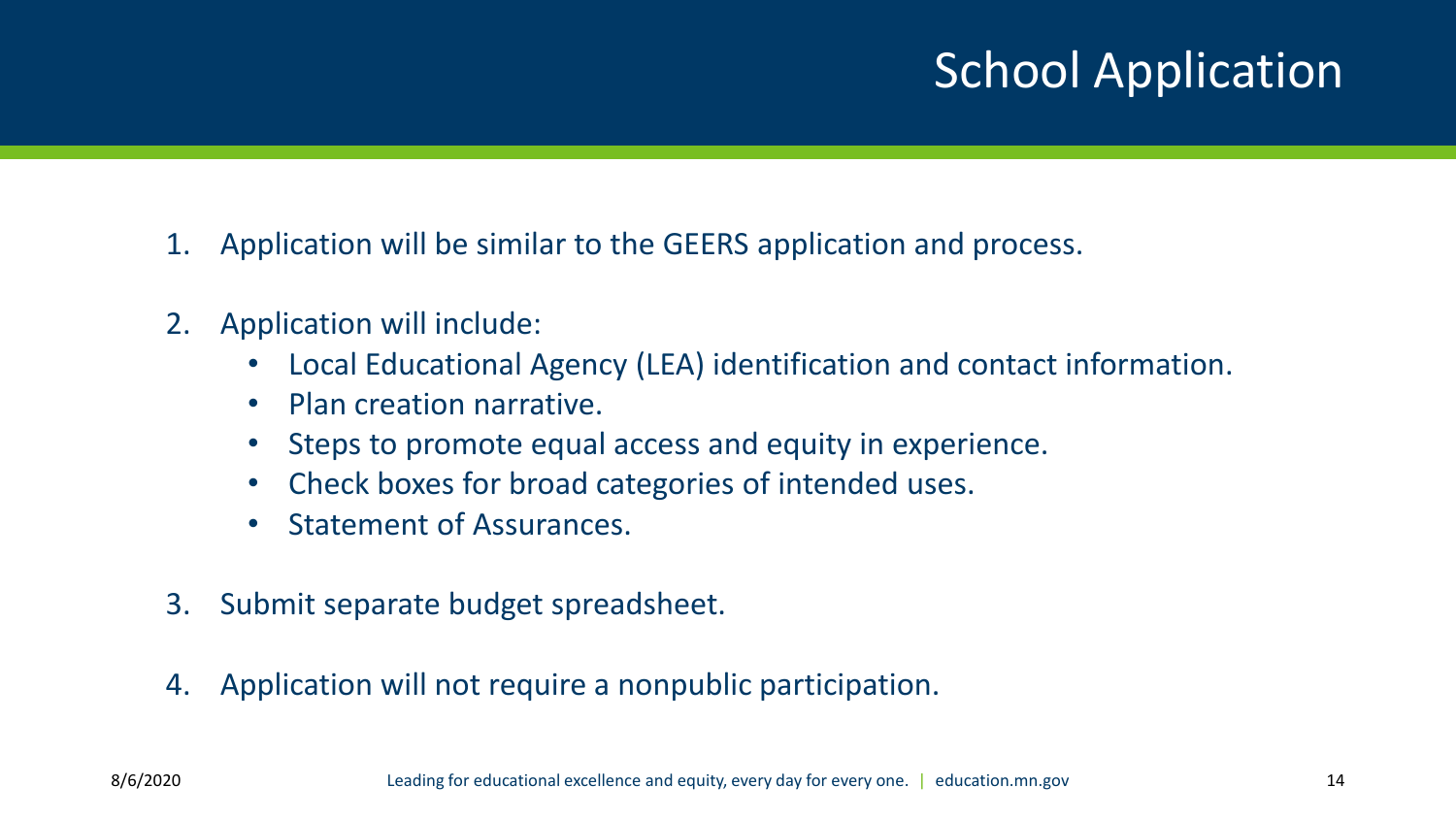## Other CARES Funding Update

**Many of the identified uses for this new CRF money are also eligible uses for the ESSER money that has already been allocated. Wherever possible, use your CRF funds first.**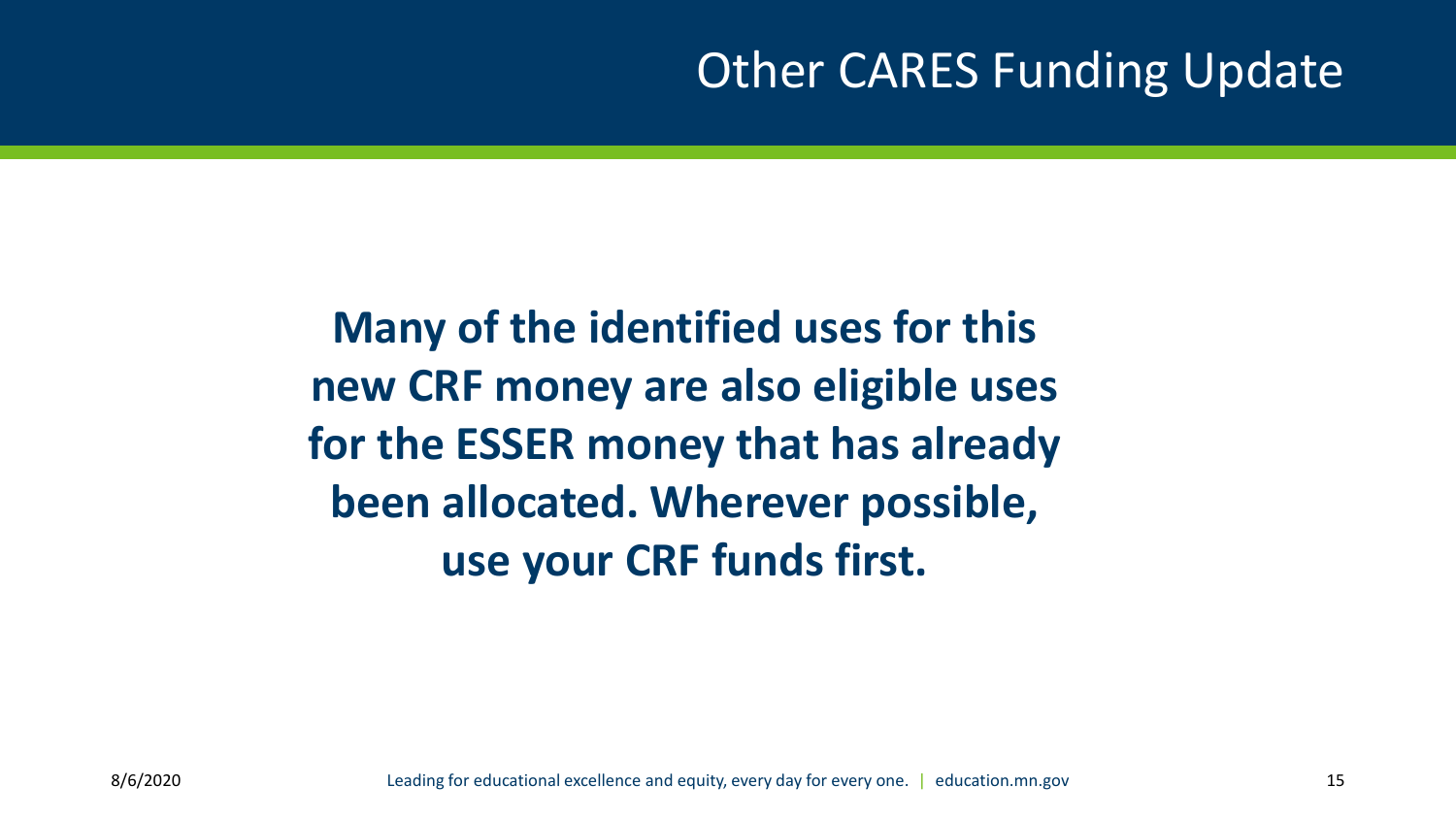#### Meet Foundational Needs First

| <b>Other Local Needs</b>                                                                                                                                                    | <b>ESSER 90%</b><br><b>ESSER 9.5% for students</b><br>from historically<br>underserved populations |
|-----------------------------------------------------------------------------------------------------------------------------------------------------------------------------|----------------------------------------------------------------------------------------------------|
| <b>Effectiveness of Learning Opportunities</b><br>Increase effectiveness for all students, with particular attention to those<br>from historically underserved populations. | <b>GEER</b> summer<br><b>ESSER 90%</b><br><b>ESSER 9.5%</b>                                        |
| <b>Connection to School</b><br>Physical, digital, social, emotional<br>Repair, build, and/or strengthen so learning opportunities can be effective.                         | <b>GEER</b><br><b>ESSER 90%</b><br><b>ESSER 9.5%</b>                                               |
| <b>Health Needs</b><br>Physical, mental, social, emotional<br>Must be met before learning opportunities can be effective.                                                   | <b>ESSER 90%</b><br><b>ESSER 9.5%</b>                                                              |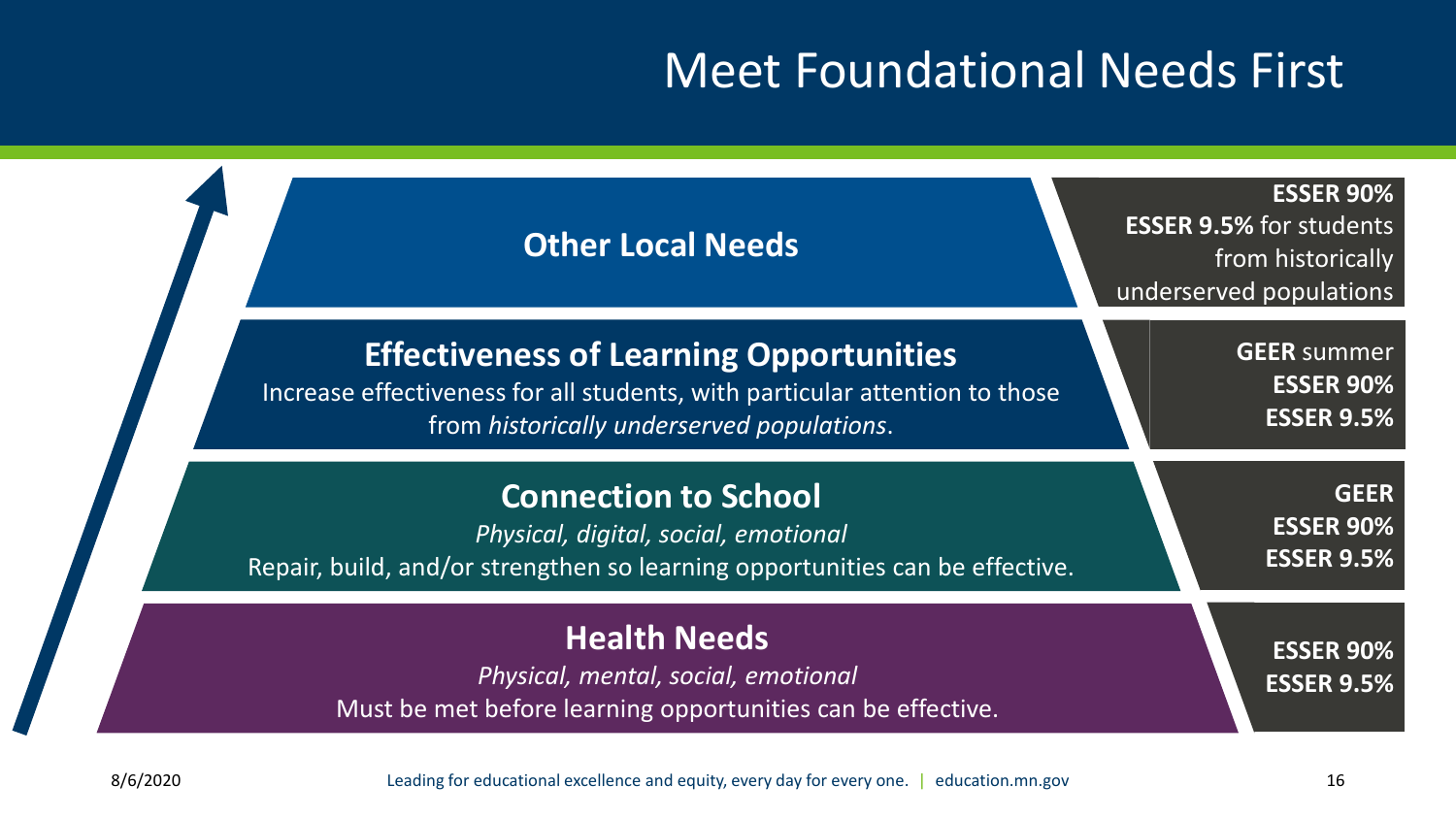#### Minnesota Priorities

#### **GEER**

The Governor's Emergency Education Relief Fund

#### Minnesota: **\$43.4 million** Minnesota: **\$140.1 million**

#### **Technology Access**

- **Broadband**
- Hotspots
- Devices for students

#### **Summer School Programming**

- Increase staffing to reach a student-toteacher ratio of 6-to-1
- **Transportation**

#### **ESSER**

The Elementary and Secondary School Emergency Relief Fund

#### **90%** formula to districts

- Keep students healthy and connected to learning
- Other local needs

**9.5%** state-directed grants to districts

- Supplementing GEER priorities
- Mental health supports
- Historically underserved populations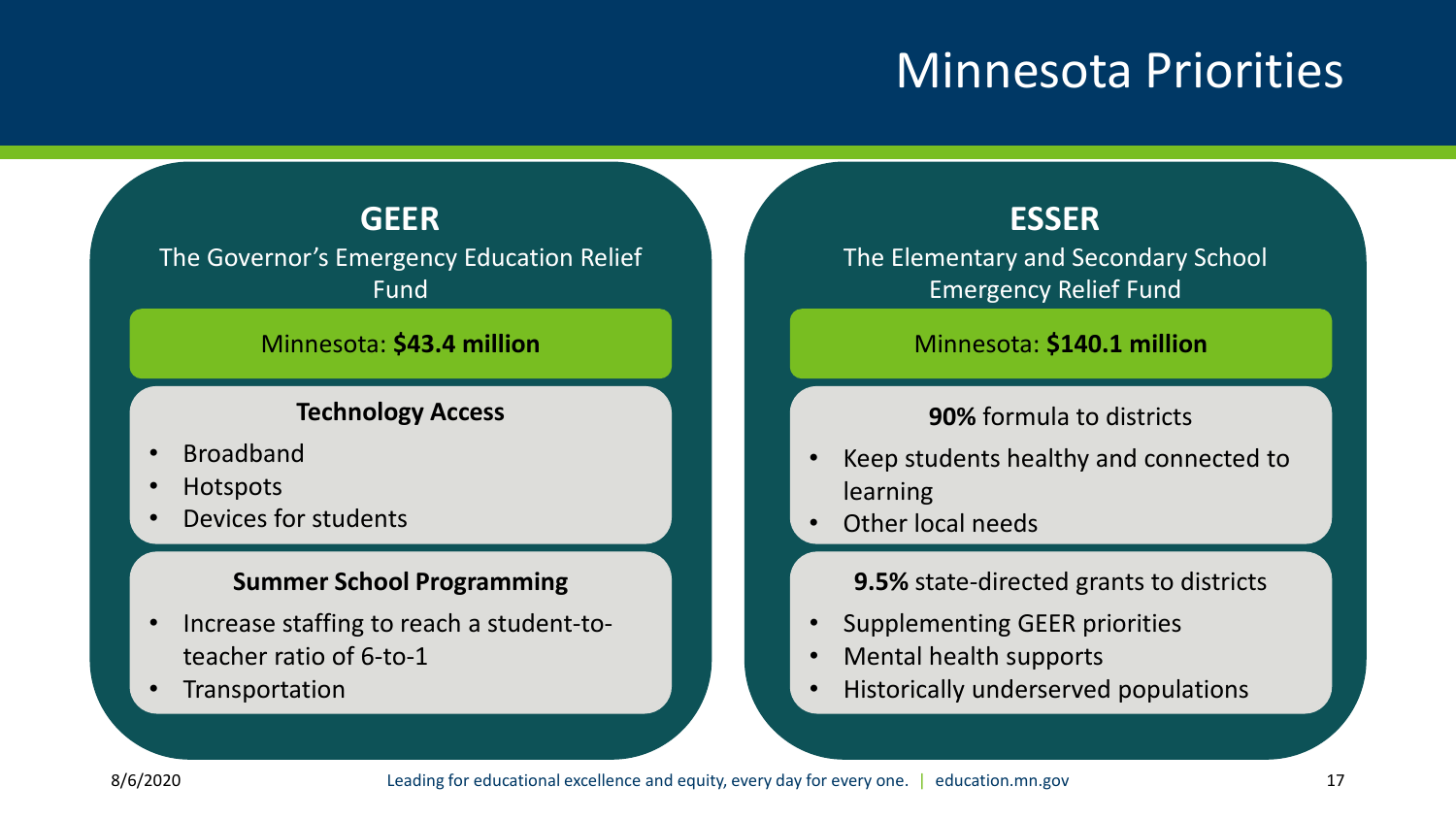### The Application Process

#### **SERVS**

**Only uploads** are needed when first applying. Complete separately for each program. **After approval of uploads**, create the line-item budget for each program's expenses. **Once the budget is approved**, draw funds.

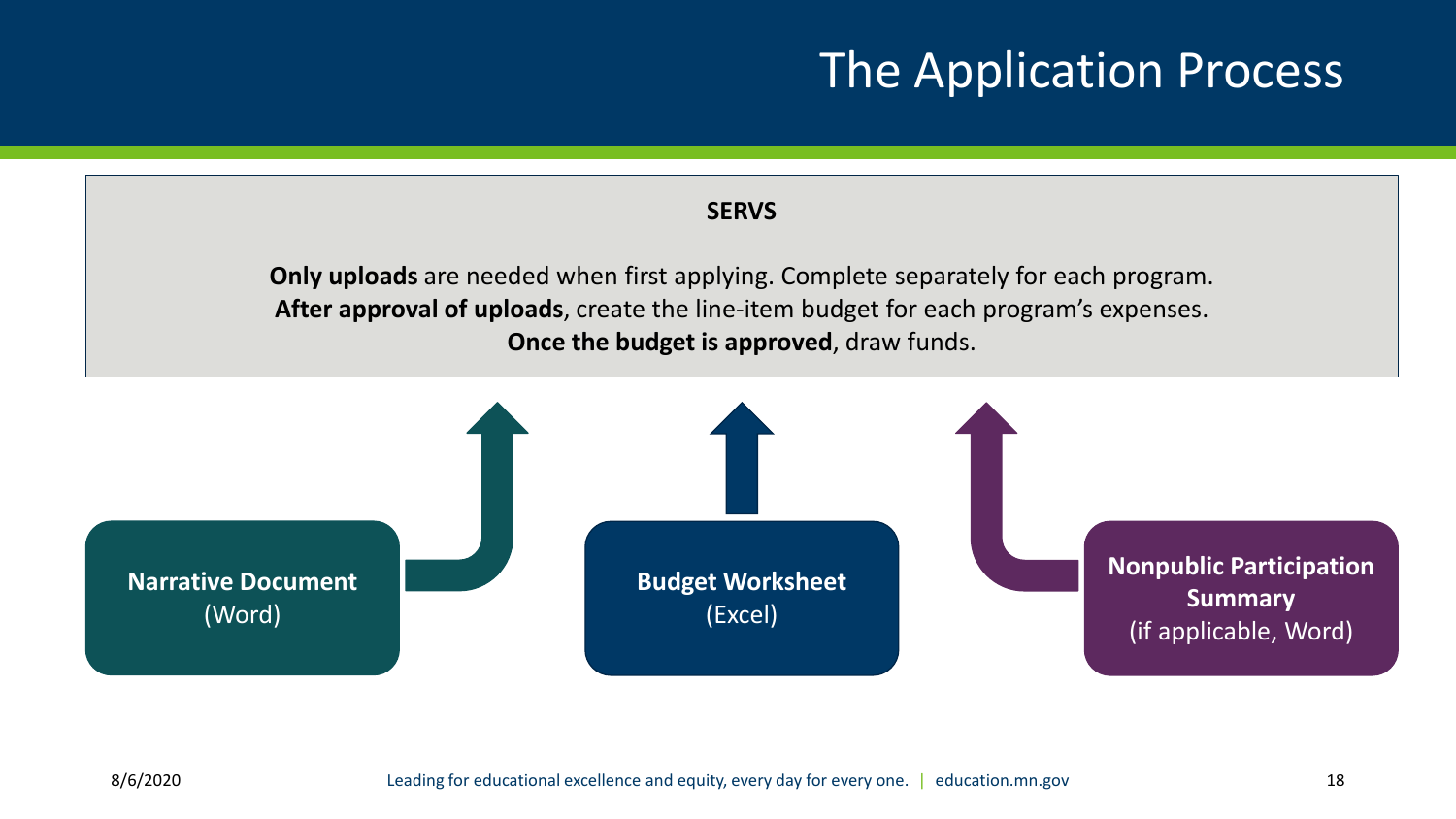### Progress So Far

- Roughly 10% of expected applications have been received so far.
- The vast majority have been approved.
- Some have been asked to resubmit or add information.
- A small number are still being reviewed and will receive communication shortly.
- Several cannot be reviewed until they are signed in SERVS by their superintendent.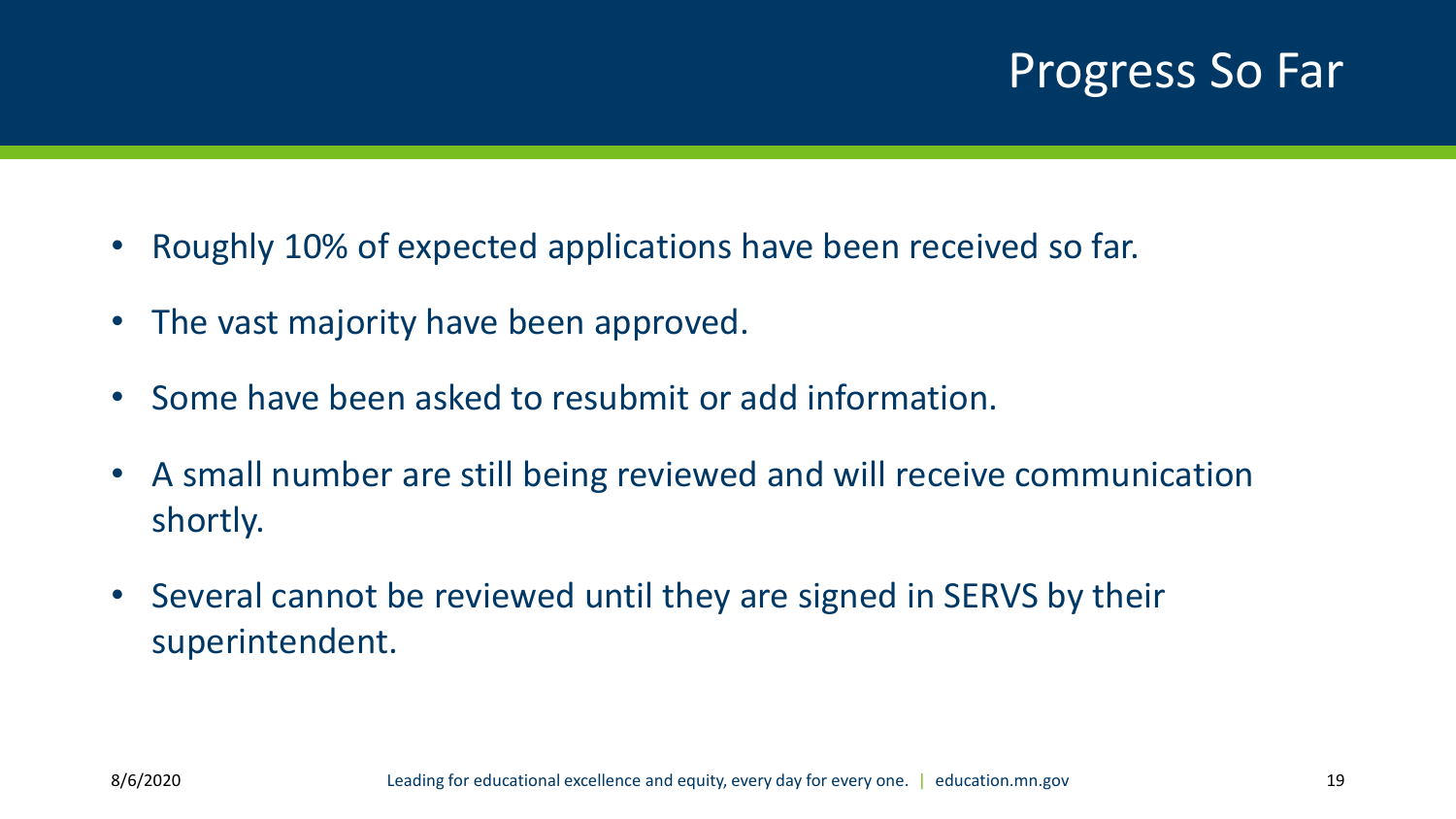## Nonpublic Guidance

- Approximately 160 districts will need to make a decision about how to calculate the share of funds for nonpublic schools in their districts.
- The U.S. Department of Education has defined three choices:
	- Option 1: Use the share calculated for Title I, Part A in 2019-20.
	- Option 2: Divide the number of students eligible for free or reduced-price meals in participating nonpublics by the sum of such students in Title I schools and participating nonpublics.
	- Option 3: Divide the total number of students in participating nonpublics by the sum of students in the district and in participating nonpublics.
- Those that choose Option 1 or Option 2 can only spend their funds in Title I schools and must abide by supplement-not-supplant.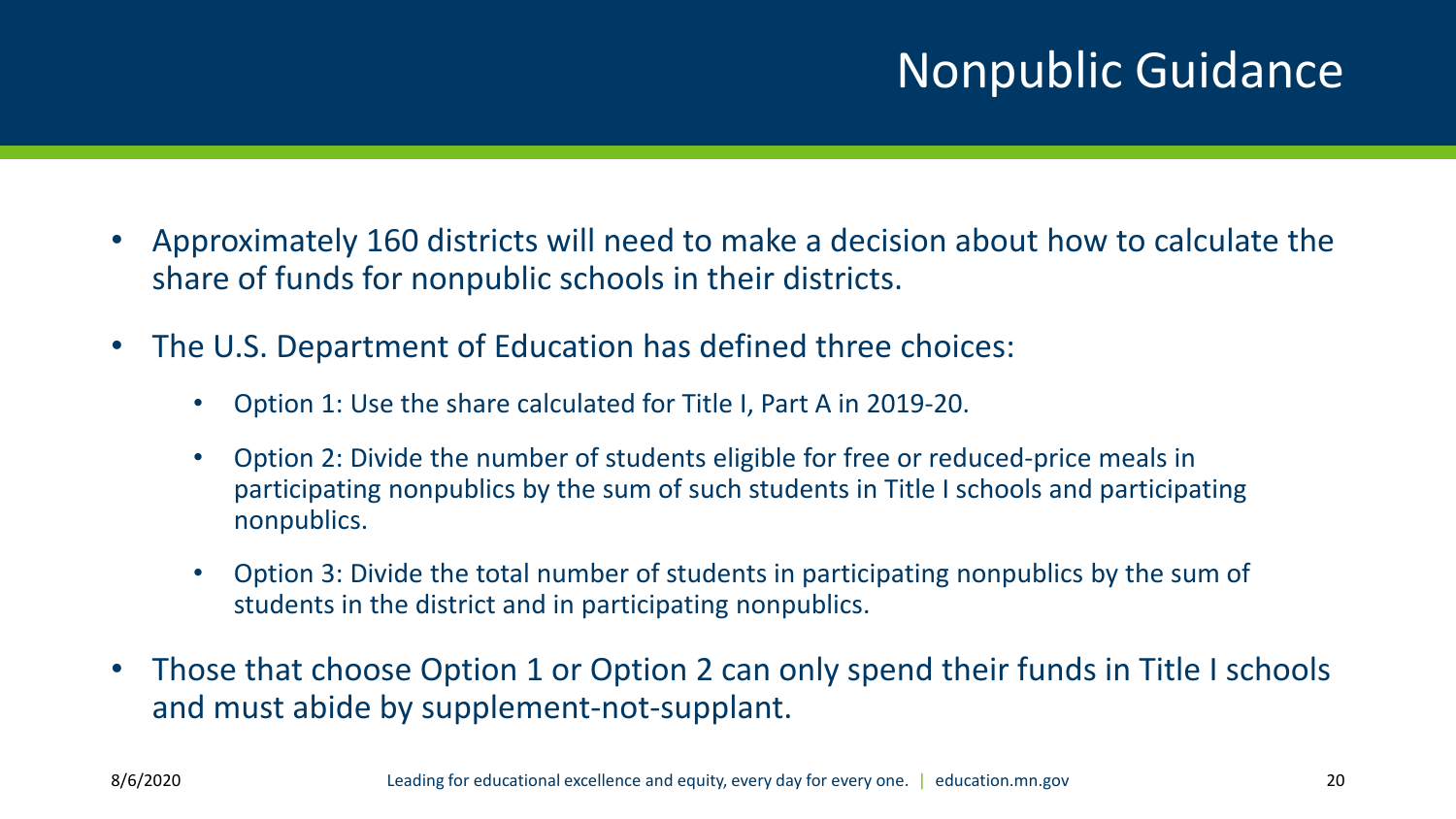## Coordination of CARES Act Funds

#### **Significant overlap in allowable uses exists, especially between CRF funds and ESSER formula (90%) funds.**

Many other CARES Act funding sources must be spent by the end of December, 2020. These sources include the Coronavirus Relief Fund grants.

The GEER and ESSER funds can be spent on expenses from March 13, 2020, through September 30, 2022.

Districts, charter schools, counties, and other CARES Act fund recipients can coordinate which funds they use for the rest of 2020 and which they save for later.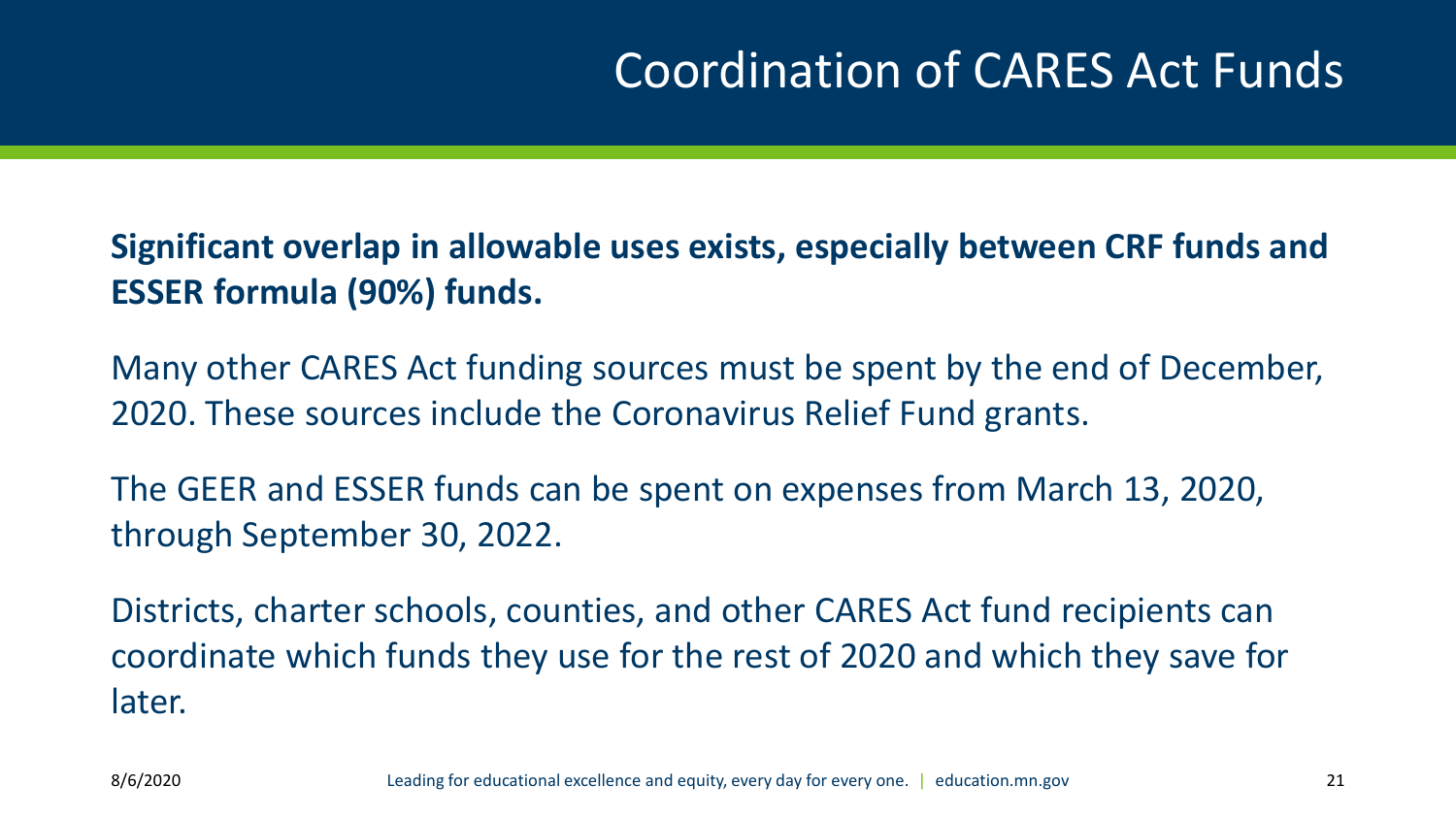

## **Questions?**

8/6/2020 **Leading for educational excellence and equity, every day for every one.** | education.mn.gov 22